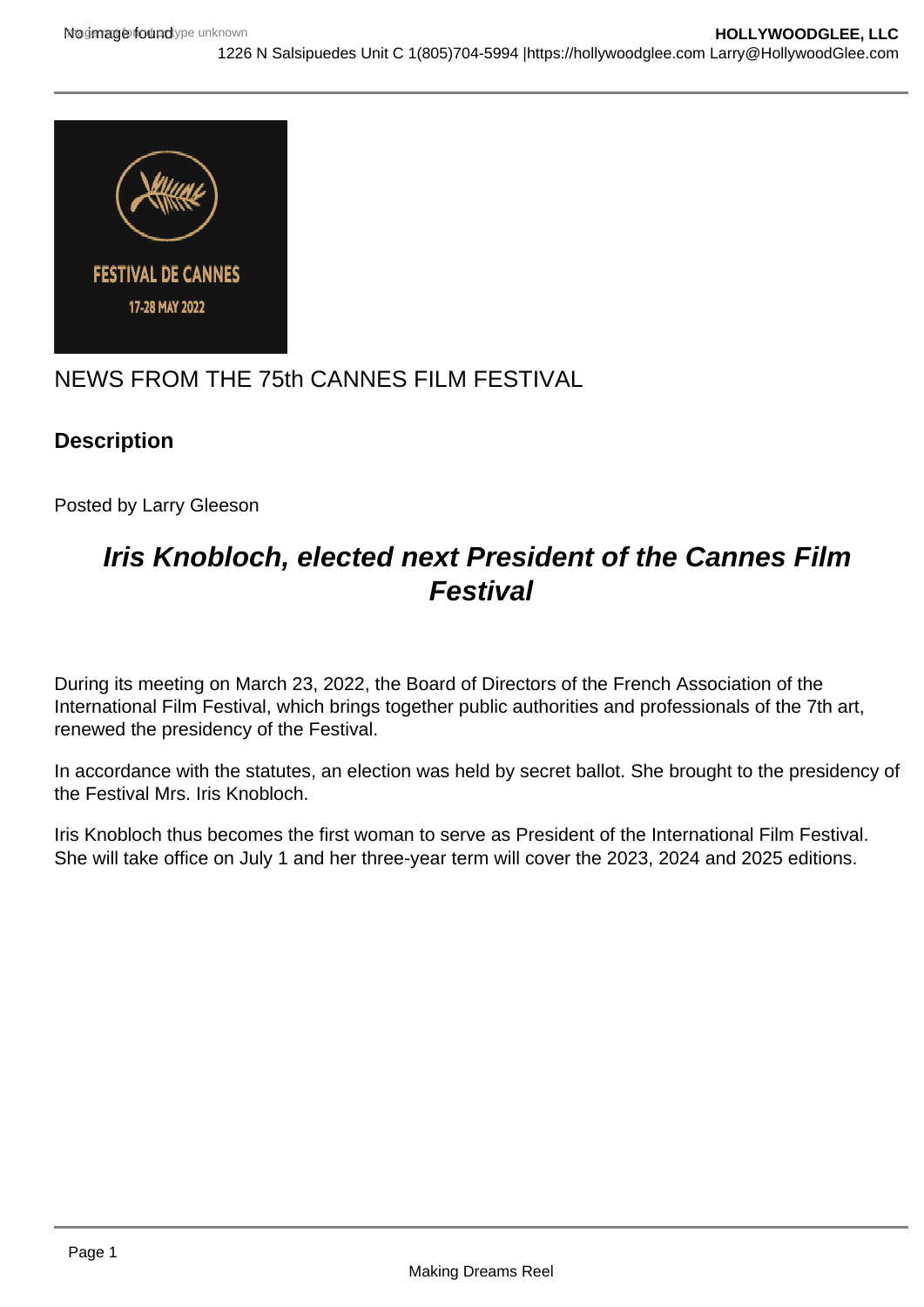#### Iris Knobloch

Knobloch stated, "France is doing me a great honor by entrusting me with the Presidency of the Cannes Film Festival. Deeply European, having always defended the cinema in my career, in France and abroad, I am happy to be able to devote all my energy to the influence of this planetary event, a major meeting for the safeguarding of the cultural life of a world which feels, more than ever, the imperious need for it. The cinema film seen in theaters remains an essential artistic expression and the Cannes Film Festival, with its unique selection, shows the way each year. I look forward to conducting a collective reflection with the Board of Directors, Thierry Frémaux its General Delegate and all the players in the world of cinema in order to continue the work accomplished and to imagine the future history in the light of new challenges facing us. Finally, I would like to thank Pierre Lescure for the tremendous work accomplished at the service of the Festival for 8 years and, in advance, for the discussions that we will have in order to prepare for the transition over the coming months."

Pierre Lescure

"When I was re-elected in June 2020, I announced that I wanted to ensure my succession before the end of this 3rd term and that I wanted it to be entrusted to a woman. I am happy with the arrival of Iris Knobloch and I will be pleased to pass on my duties to her, the duties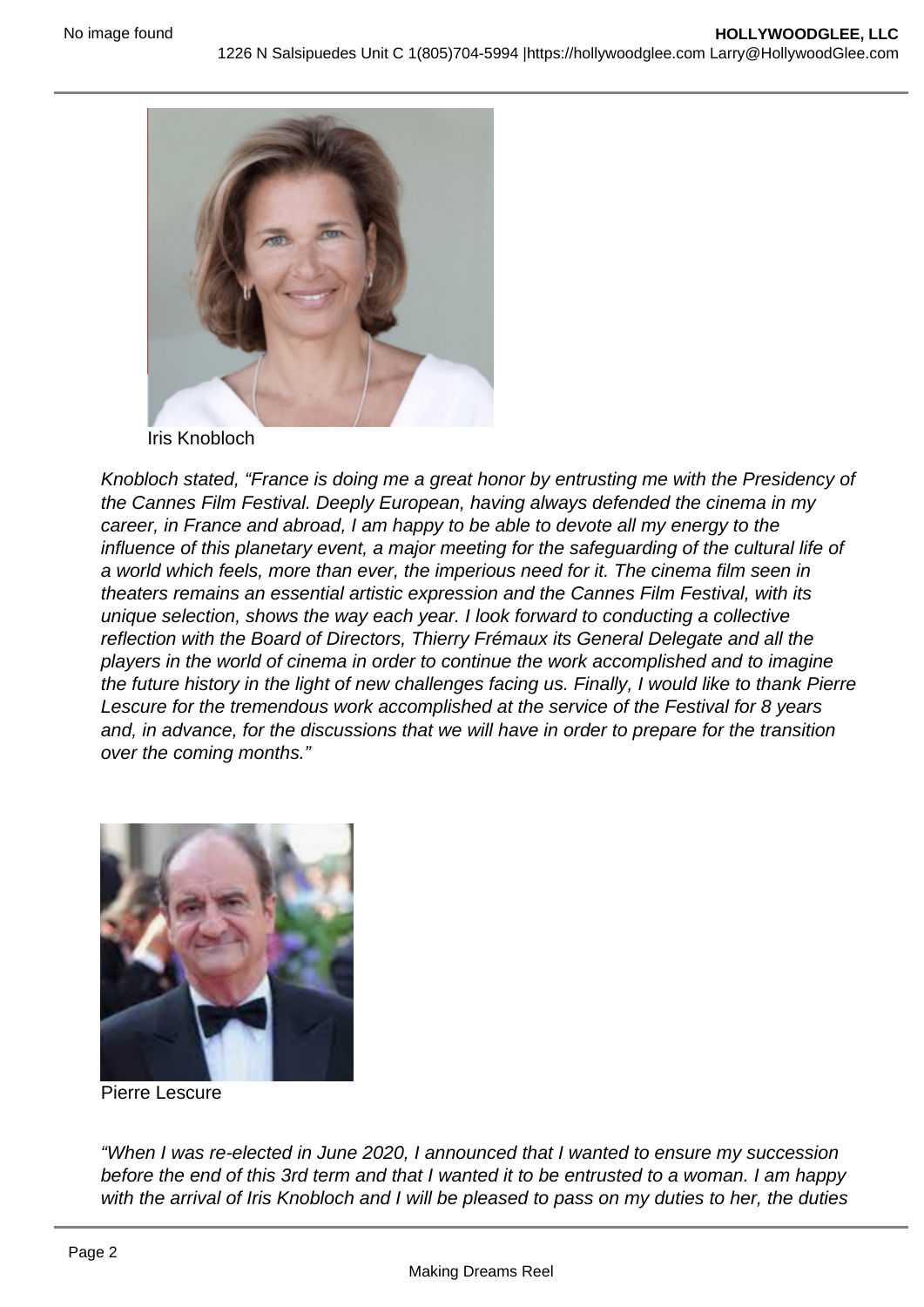of which she will be able to carry out with vision and talent," said current chairman, Pierre Lescure.

#### Thierry Frémaux

"With the teams, we are delighted to welcome Iris Knobloch among us. (T)His appointment will help strengthen the Festival's desire to stay as close as possible to its convictions. The challenges are numerous, we will work together to guarantee the Festival and the cinema it embodies, the place they deserve, and strongly affirm their artistic and political necessity."

Pierre Lescure will definitively leave his functions on June 30, 2022. The Board of Directors would like to express its gratitude to him for his invaluable contribution, for the way in which he led the work of the directors, consolidating the foundations of the Cannes Film Festival and allowing the manifestation of remaining the absolute artistic reference of world cinema.

Thierry Frémaux, Managing Director, and François Desrousseaux, Secretary General, will now work with Iris Knobloch as they did with Pierre Lescure.

#### About Iris Knobloch

A trilingual lawyer, trained on the benches of the Ludwig-Maximilians Universität in Munich and NYU in New York, Iris Knobloch likes to present herself as "a translator", in that she has never ceased to accompany the Hollywood studio in his understanding of the particular challenges of the French cultural exception, and to defend the idea that creation and reason need each other.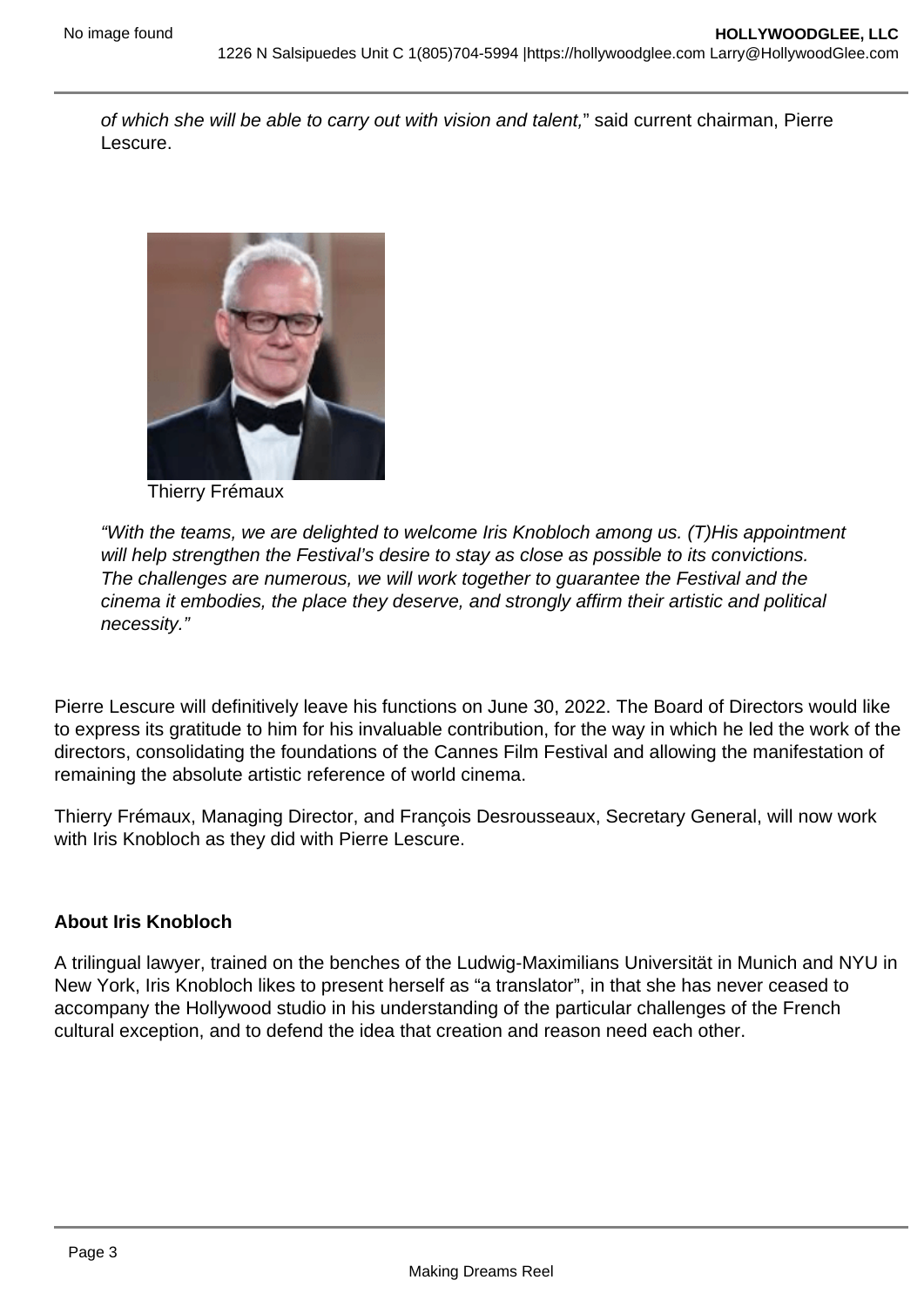After 25 years in various management positions within Warner, including more than 15 years as President of Warner Bros France, Iris Knobloch is expanding her role in 2020 by becoming Presidentof WarnerMedia France, Benelux, Germany, Austria, and Switzerland, within particular under his responsibility the development and execution of WarnerMedia's strategy as well as the coordination of all the group's sales and marketing activities in the region.

After her departure and with recognized expertise in entertainment and leisure and a solid international network, she co-founded I2PO in July 2021 the first European SPAC (special purpose acquisition company) dedicated to this sector.

During all her years at the head of Warner France, she brought and accompanied some of the greatest international authors to Cannes: Clint Eastwood for the 25th anniversary of the release of Impitoyable, Christopher Nolan who supervised the restoration of 2001, the Odyssey of Stanley Kubrick's space , Steven Soderbergh for Che which earned Benicio Del Toro the interpretation prize, Woody Allen for Vicky, Cristina, Barcelona and You will meet a beautiful and dark stranger , Dámian Szifrón for The New Savages , produced by the Argentines of K&S and by Pedro Almodóvar, Baz Luhrmann for Gatsby the Magnificent , George Miller for Mad Max: Fury Road , etc.

Among them, a film symbolizes this requirement: The Artist , a French film by Michel Hazanavicius produced by Thomas Langmann, black and white and silent, which he had to explain and defend, like so many other films of French cinema, before he did not meet with the success that we know, notably with the interpretation prize awarded to Jean Dujardin. This is also one of the finest encounters between Iris Knobloch's professional commitment and the Cannes Film Festival in the role it plays in helping great cinema emerge.

In 2008 she was named Chevalier de la Légion d'Honneur.

(From Cannes Newsletter Release)

**Category** 

- 1. Cannes
- 2. Cannes Film Festival
- 3. television